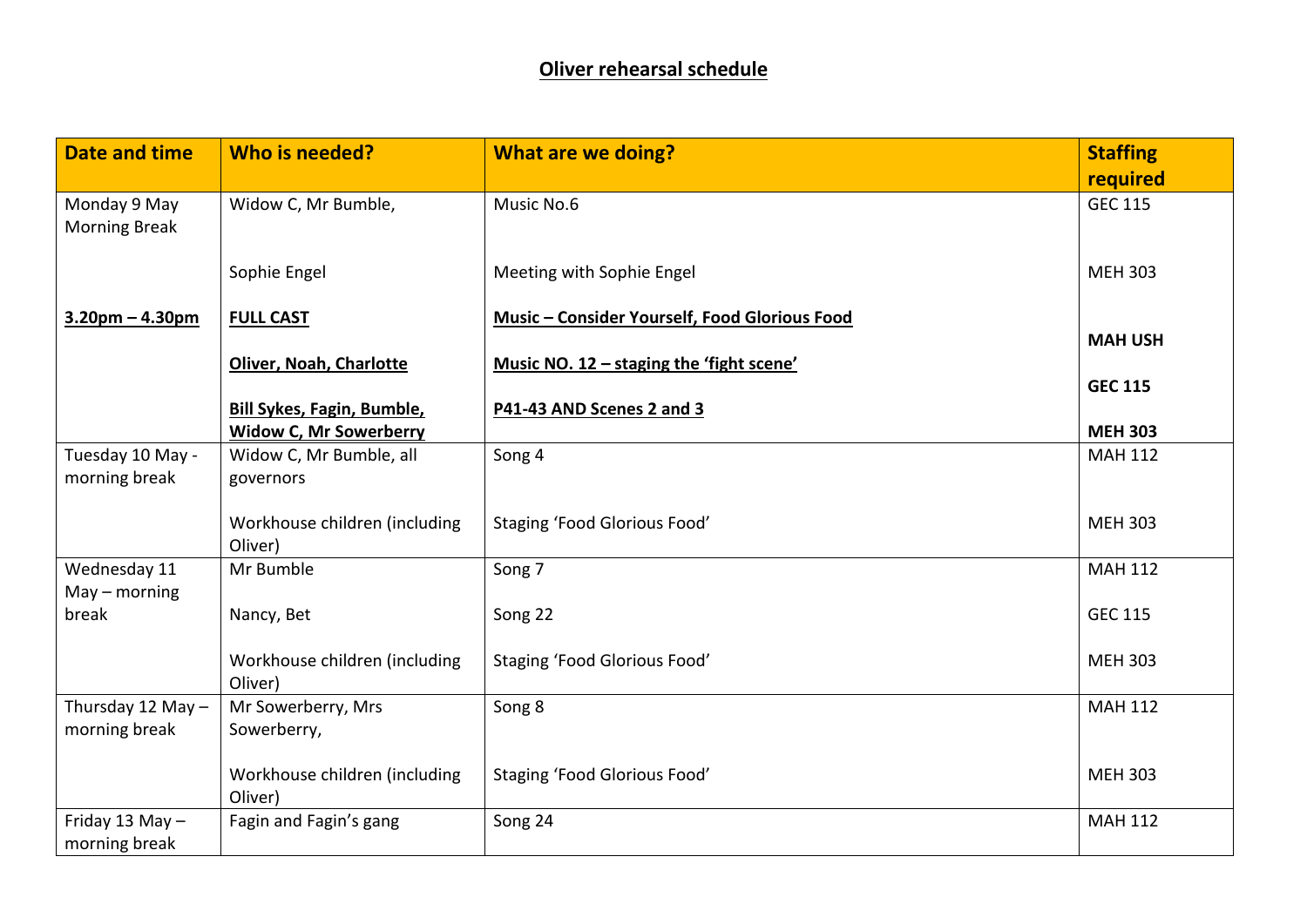|                                    | Mr Bumble, Widow C, All<br>Workhouse kids, Oliver,<br>Governors | Stage song 4 (see score)                                                               | <b>MEH 303</b>  |
|------------------------------------|-----------------------------------------------------------------|----------------------------------------------------------------------------------------|-----------------|
|                                    | Mr Sowerberry, Mrs Sowerberry                                   | Stage song 8                                                                           | <b>GEC 115</b>  |
|                                    |                                                                 |                                                                                        |                 |
| Monday 16 May -<br>Morning break   | Nancy, Bet, Fagin's gang                                        | Song 22                                                                                | <b>MAH 112</b>  |
|                                    | Mr Bumble, Widow C, Oliver,<br>Workhouse boys, Governors        | Staging from P3 (immediately after 'Food Glorious Food') to P7 (running<br>song 4 too) | MEH and GEC 303 |
| $3.20pm - 4.30pm$                  | <b>FULL CAST</b>                                                | <b>Staging 'Consider Yourself'</b>                                                     | <b>ALL USH</b>  |
| Tuesday 17 May -<br>morning break  | Widow C, Mr Bumble                                              | Staging song 6                                                                         | <b>GEC 115</b>  |
|                                    | Mr Sowerberry, Mrs Sowerberry                                   | Staging song 8                                                                         | <b>MEH 303</b>  |
| Wednesday 18<br><b>May Morning</b> | Fagin and Fagin's gang (not<br>Oliver)                          | Music NO 24                                                                            | <b>MAH 112</b>  |
| <b>Break</b>                       | Mr Bumble (Not Oliver add                                       | Staging song 7                                                                         | <b>GEC 115</b>  |
|                                    | Oliver later)                                                   | Staging song 8 (again), PLUS scene on pages 17-19                                      | <b>MEH 303</b>  |
|                                    | Mr Sowerberry, Mrs Sowerberry<br>and Oliver                     |                                                                                        |                 |
| $3.20pm - 4.30pm$                  | <b>FULL CAST</b>                                                | <b>Staging 'Consider Yourself'</b>                                                     | <b>ALL USH</b>  |
| Thursday 19 May -<br>morning break | Fagin and Fagin's gang (not<br>Oliver)                          | Music No 24                                                                            | <b>MAH 112</b>  |
|                                    | Noah, Oliver, Charlotte, Mr<br>Bumble, Mr Sowerberry            | Scene 4 P 20-25 PLUS run the fight (music 12 - already staged)                         | <b>MEH 303</b>  |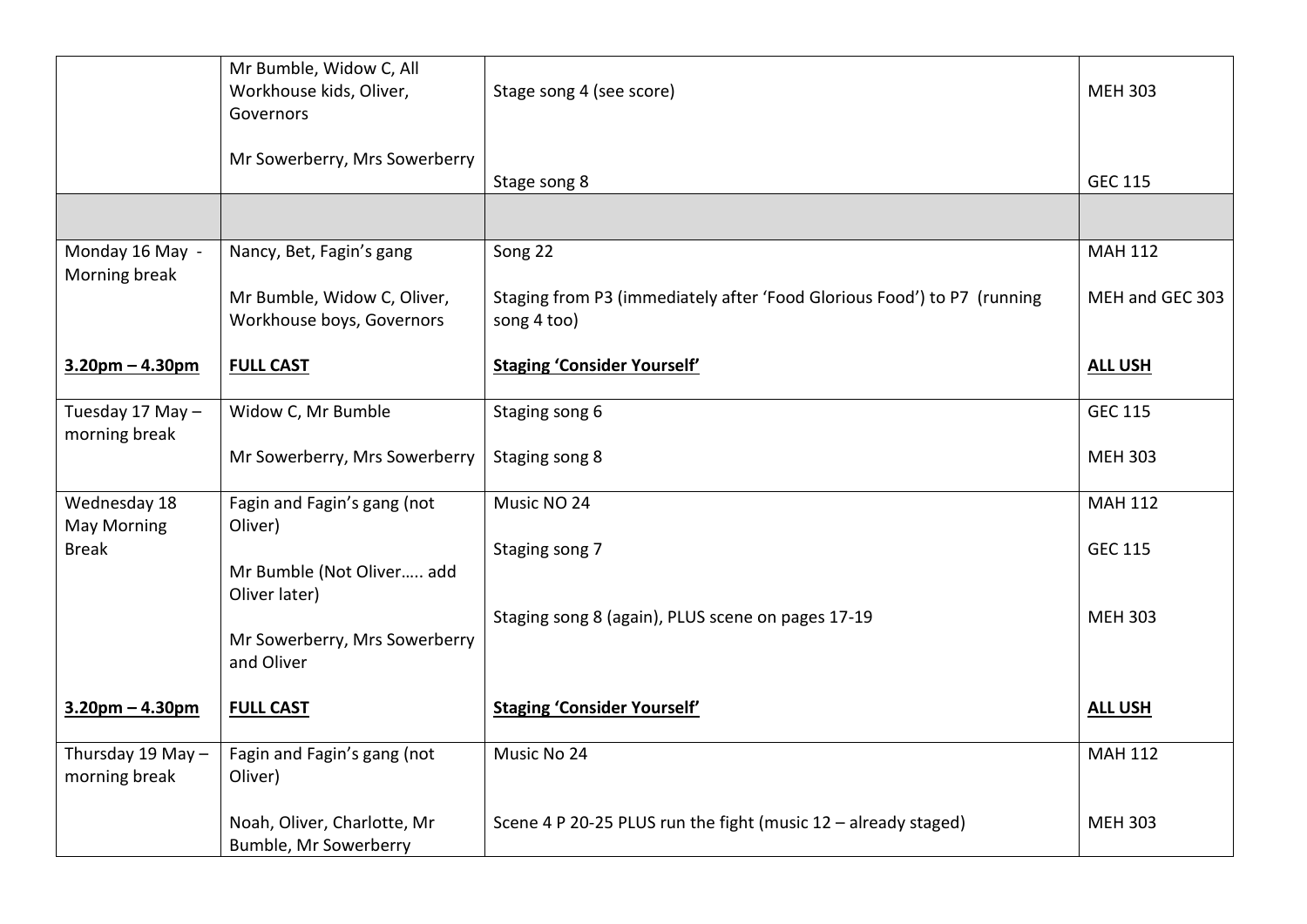| Friday 20 May -<br>morning break    | Fagin and Fagin's gang                                               | Music No 24                                                          | <b>MAH 112</b>                   |
|-------------------------------------|----------------------------------------------------------------------|----------------------------------------------------------------------|----------------------------------|
|                                     | Noah, Oliver, Charlotte, Mr<br>Bumble, Mr Sowerberry                 | Scene 4 P 20-25 PLUS run the fight (music 12 - already staged)       | <b>MEH 303</b>                   |
|                                     | Nancy                                                                | Song 28 (act 2)                                                      | <b>GEC 115</b>                   |
| Monday 23 May -<br>morning break    | Oliver, Dodger, Fagin and<br>Fagin's gang                            | Staging song 18                                                      | <b>MEH 303</b>                   |
| $3.20$ pm – 4.30pm                  | <b>Senior chorus and Nancy</b>                                       | <b>Music No 28</b>                                                   | <b>MAH 112</b>                   |
|                                     | <b>Workhouse boys</b>                                                | Run and polish the staging 'Food Glorious Food' (MEH already staged) |                                  |
|                                     | Dodger, Oliver, Fagin, Fagin's                                       | <b>Stage music 24</b>                                                | <b>GEC USH</b>                   |
|                                     | gang                                                                 |                                                                      | <b>MEH 303</b>                   |
| Tuesday 24 May -<br>morning Break   | Oliver, Dodger, Fagin and<br>Fagin's gang                            | Staging song 18                                                      | <b>MEH 303</b>                   |
| Wednesday 25                        | <b>Bill Sykes</b>                                                    | Music No 29                                                          | <b>MAH 112</b>                   |
| break                               | Nancy, Fagin, Dodger, Fagin's<br>gang                                | <b>Position Music 22</b>                                             | <b>MEH 303</b>                   |
| $3.20$ pm – 4,30pm                  | Nancy, Fagin, Dodger, Oliver,<br><b>Bill Sykes, and Fagin's gang</b> | $P39 - 49$ (including song 22)                                       | <b>MEH and GEC</b><br><b>USH</b> |
| Thursday 26 May -                   | Nancy, Dodger, Oliver, Fagin,                                        | Music No 23                                                          | <b>MAH 112</b>                   |
|                                     |                                                                      |                                                                      |                                  |
| $3.20 - 4.45$ pm<br><b>TBC ASAP</b> | <b>FULL COMPANY</b>                                                  | FULL RUN OF ACT ONE UP TO PAGE 53 IN SCRIPT                          | <b>ALL STAFF USH</b>             |
| May - morning<br>morning break      | Fagin's gang, Bet                                                    |                                                                      |                                  |